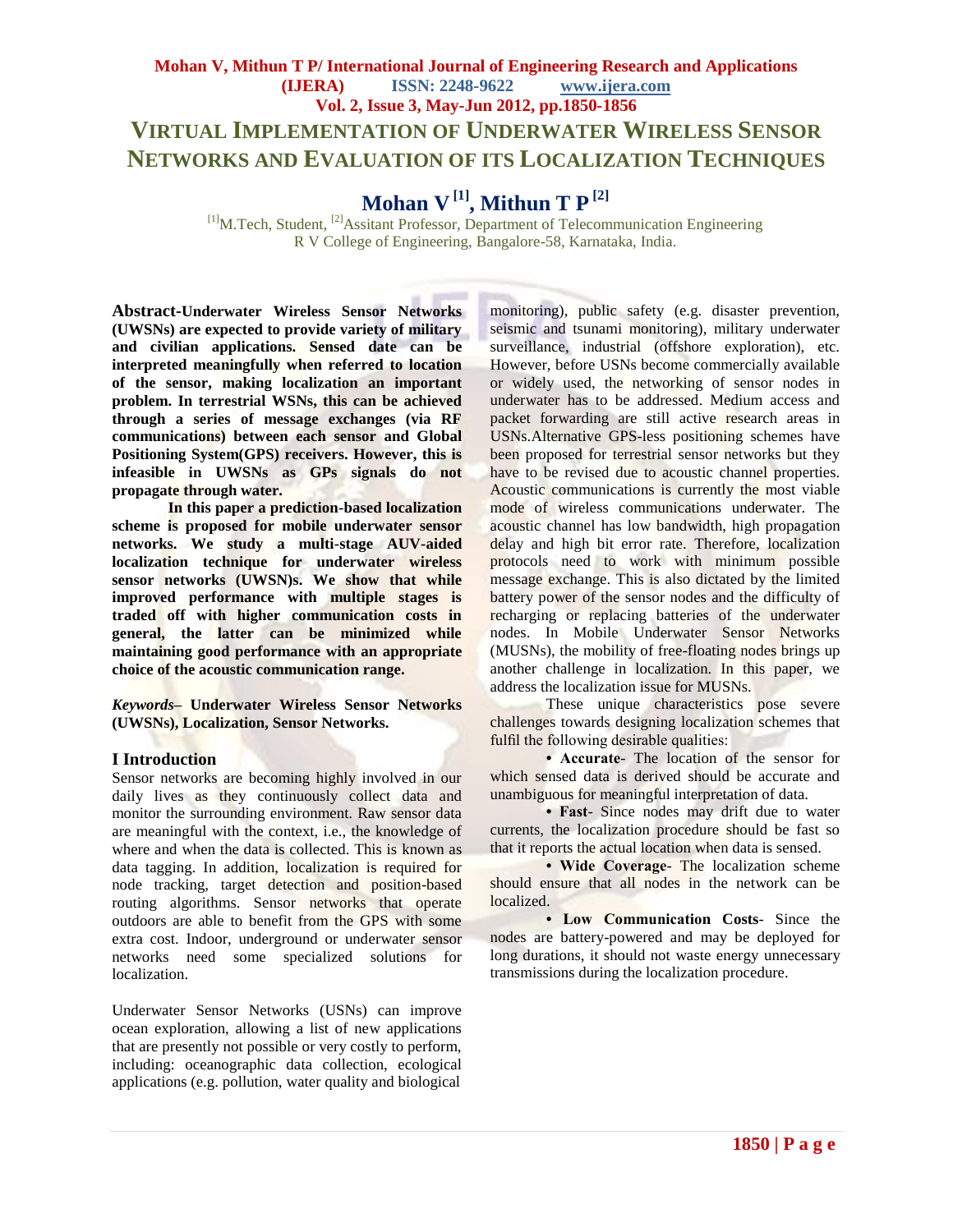

Fig. 1. A 2-D (left) and 3-D (right) communications architecture for UWSNs [2].

## **II. RELATED WORK**

Recently, a multitude of range-based localization schemes have been proposed specifically for UWSNs that rely on the presence of reference nodes with known position coordinates. Such reference nodes could be fixed (e.g., deployed on surface buoys or on the seabed) or mobile (e.g., AUVs). Each ordinary node estimates its distance from each reference node by ex-changing beacons with the reference nodes (or single reference node at various locations) and measuring the time (or time

difference) of arrival. It then runs some localization algorithm(e.g., using multi-lateration or bounding box method) using the distance estimates, where  $d+1$ independent measurements are needed to localize a ddimensional space.

In the "AUV-Aided" localization technique proposed in [3],the sensor nodes can be dropped into the ocean and will move with the water currents while an AUV will traverse the UWSN periodically. The AUV obtains position updates by rising to the surface to use GPS, and then dives to a predefined

depth and starts exchanging three types of messages with the ordinary nodes: wakeup, request and response. "wakeup" messages are sent by the AUV as it enters the network to declare its presence. Ordinary nodes that receive this message will respond with a "request" message to commence range measurement. "request/response" messages are exchanged between the AUV and ordinary nodes to estimate their positions according to the round trip time. This scheme does not assume any fixed infrastructure or time synchronization. In certain cases, simulation results show that 100% localization can be achieved with only 3% position error. However, the localization time required (up to 2 hours) and the message exchange phase to localize the nodes can be improved.

The "AUV-Using Directional Beacons" scheme (UDB)[4] is similar to [3] except for the following differences: (i) it proposes more accurate and efficient ways for localizationbased on simple calculations using directional instead of omni

directional beaconing; and (ii) it reduces energy consumption by integrating "Silent Localization" [10] for the localization process. However, it takes more time to localize all the nodes using directional beacons because the AUV needs to traverse the network at least twice, and the impact of node mobility on its accuracy could be significant.

Instead of AUVs, the "Dive'N'Rise" (DNR)[11] localization scheme uses mobile beacons whose diving/rising is controlled by a weight/bladder mechanism. These beacons update their positions at the surface, and broadcast them when they dive to a certain depth. This is a low-cost scheme that can

localize 100% of the nodes with relative small positioning error and can reduce communication costs and energy using "Silent Localization". However, the scheme uses 25 DNR beacons for  $1 \text{km} \times 1 \text{km} \times 1 \text{km}$ underwater column, which is extremely expensive because it requires 25 GPS and 25 moving devices. Moreover, under actual operating conditions.

909the DNR beacons will be strongly affected by the surface currents, which will degrade the localization accuracy.

In [12], the authors present a multi-stage enhancement to  $DNR -$  termed "Multi-stage  $DNR$ ". When an ordinary node receives at least three messages from the mobile reference at non-collinear locations, it computes its own location. After that, it becomes a reference node and helps to localize the remaining ordinary nodes, provided it lies below the maximum dive depth of DNR mobile beacons.

## **III. Multi-stage AUV-aided Underwater Localization**

In this section, we describe our proposed Multistage AUV-aided localization technique for UWSNs, aimed at improving the "Multi-stage" AUV" scheme. This expands the coverage of the mobile beacon in the first stage while utilizing the multi-stage concept to localize the remaining (unlocalized) nodes. We consider an UWSN that comprises an AUV and ordinary nodes that dive to a known depth (provided by pressure sensors) and remain static (by fixing with anchors) during the localization process. Moreover, all nodes can communicate (omni-directionally) with the AUV and other nodes by sending or receiving acoustic signals. The AUV can surface to obtain its coordinates using GPS signals, and can be preprogrammed to dive to a given depth (provided by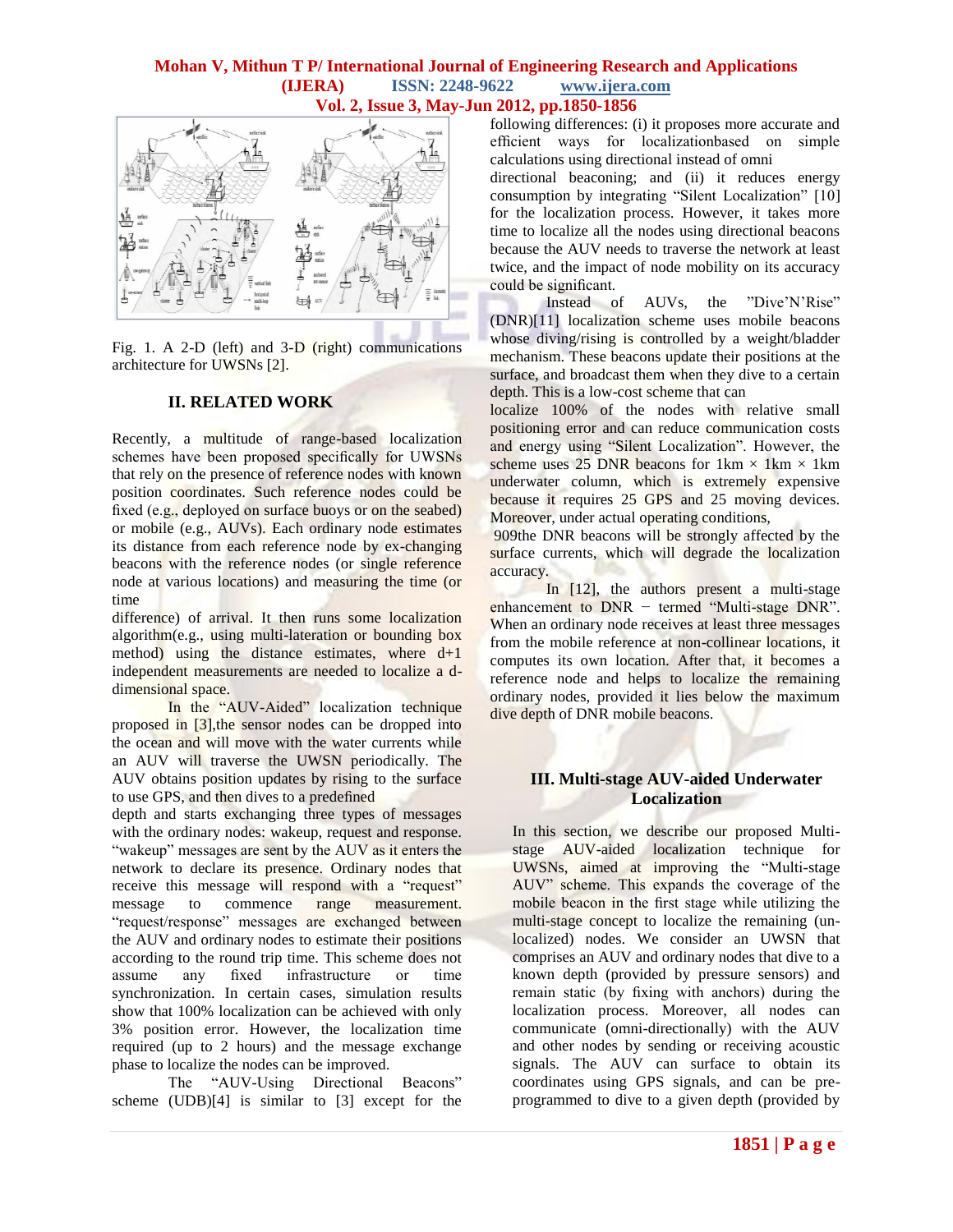pressure sensors) and traverse a given path. As with the ordinary nodes, the AUV is equipped with an omni-directional antenna and communicate with nodes via acoustic signals. We assume that the AUV as well as the ordinary nodes are all time synchronized.

#### **A. Procedure for AUV**

We begin by describing the procedure for the AUV, as illustrated in Fig. 1. Initially, the AUV floats on the surface and can obtain its coordinates from GPS. After that, it will dive to a pre-programmed depth with the help of a pressure sensor and start traversing the sensor network following a pre-programmed path. However, its actual path will deviate due to underwater currents. To correct for / minimize its positional errors, the AUV can (i) surface periodically to obtain GPS updates; or (ii) be equipped with high precision navigation tools (e.g., Doppler Velocity Log) that limits this deviation to an acceptable level. In this study, we assume that the AUV (i) follows a sinusoidal path in the X-Y plane; (ii) is subject to underwater currents in the Y direction; and (iii) is equipped with navigation tools to limit its positional error to 5m.

The three-stage message exchange (wakeup, request and response) between ordinary nodes and the AUV proposed in the "AUV-Aided" localization technique [2] incurs high energy consumption, which is undesirable as it is difficult to replenish the power source in UWSNs once they are deployed. We propose to reduce this energy consumption by applying some concepts of "Silent Positioning" as proposed in [4], where ordinary nodes remain silent and do not need to transmit at all during the first stage We define the beacon structure to comprise three components: time stamp, coordinates and identifier. The time stamp indicates the time the beacon is created at the AUV and is used by the ordinary node to estimate its distance from the AUV using the Time of Arrival approach (ToA). The second component comprises the coordinates of the AUV at the instant of beaconing, which together with the distance estimates, are used to estimate the ordinary node's coordinates. Finally, the identifier, ID, indicates if the beacon originated from the AUV (ID = 1) or from a localized ordinary node (ID  $= 0$ ).



#### Fig. 2. Procedure for AUV in Multi-stage, AUV-aided Localization.

#### B. Procedure for Ordinary Nodes

 Initially, each ordinary node sets a beacon counter, m to 0, initializes timer, t, set its status to "unlocalized" (Node stat= UNLOC) and set the variable IDsum to 0. Each ordinary node at position  $(x,y)$  listens to the beacons broadcasted by the AUV. When it receives a message transmitted at t1 when the AUV is at location (x1, y1), it updates m and estimates its distance, d1, from the AUV using the average speed of sound underwater and the difference in the arrival time and time stamp. It then stores  $(\tilde{x}, x]$ ,  $\tilde{x}$  y<sub>1</sub>), which are the AUV's estimated coordinates, the identifier as well as the estimated distance d1.

This is repeated when it receives the next message transmitted at t2 and so on, as illustrated in Figure 2 until it receives three beacons from non-collinear locations. The node can then solve for  $(x,y)$  using triangulation. As stated before, z and zi are known via pressure sensors.Using (x,y,z) and the stored coordinates (˜xi, ˜yi, zi), we can recompute the distance between the AUV and the node,

 $\tilde{d}$ di, i=1,2,3 as follows:

$$
^4d^2i = (x - ^4xi)^2 + (y - ^4yi)^2 + (z - zi)^2
$$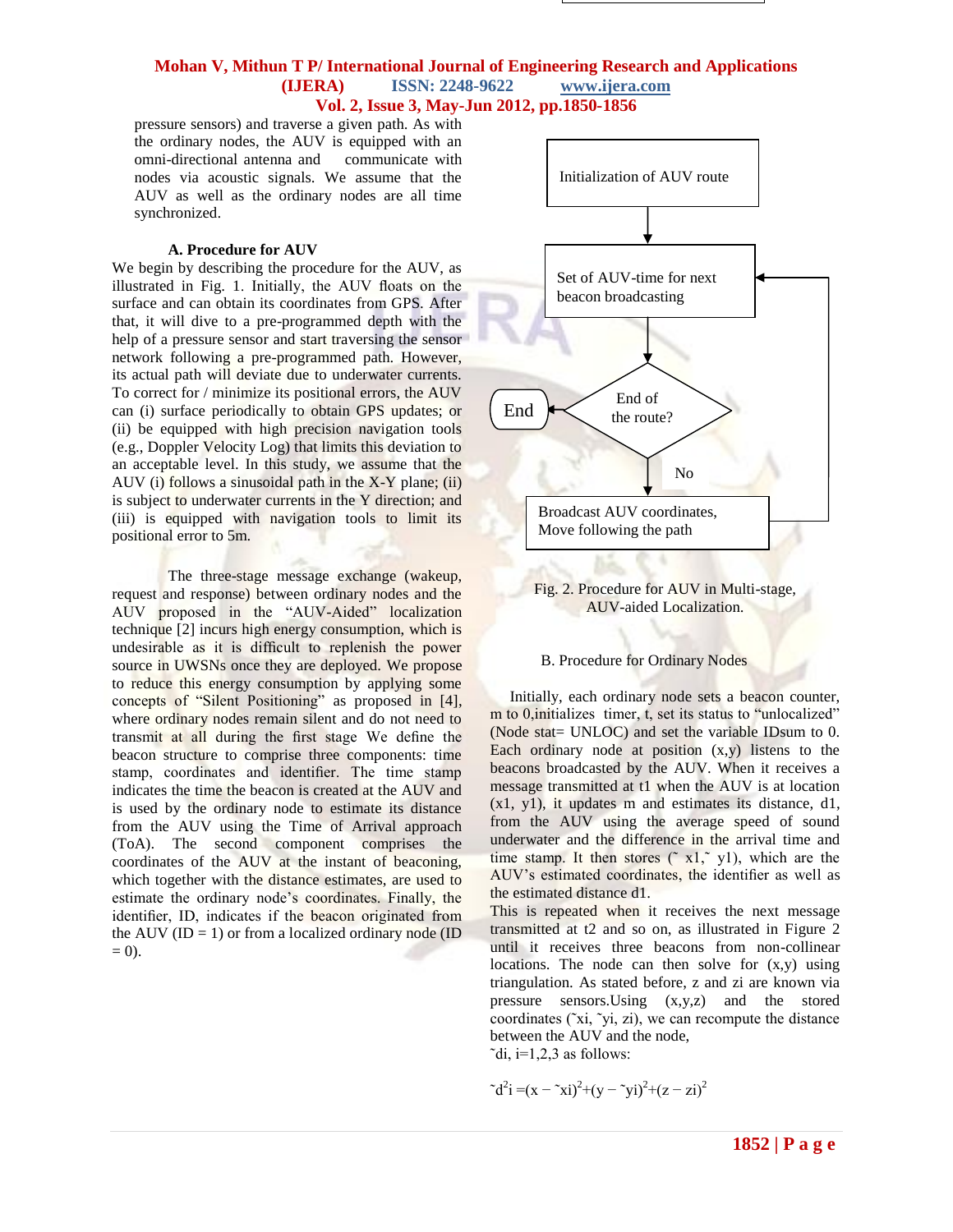Then, the condition for the node to be localized and become a reference node is given as follows: maxi=1:3  $|di - \tilde{ }$  di $\le \varepsilon$ . (1)

which (some of) the remaining ordinary nodes can localize themselves using the same technique as before  $(k=1)$ . In this case, only the AUV-localized nodes will broadcast once.



Fig. 3. Procedure for ordinary node in Multi-stage, AUV-aided Localization

When a node becomes localized (Node stat =LOC),it updates the variable IDsum by summing up the ID of the received beacons used to estimate its location to determine if it was AUV-localized (IDsum  $=$  3 in this case). After a certain time-out (for the AUV to complete its beacon broadcast), all reference nodes will broadcast their (estimated) coordinates once from This procedure can be repeated  $(k>1)$  until no more ordinary node becomes localized to improve the coverage, albeit at the expense of higher communication costs, as shown in Figure 3. Figure 4 illustrates the interaction between the AUV and the ordinary nodes.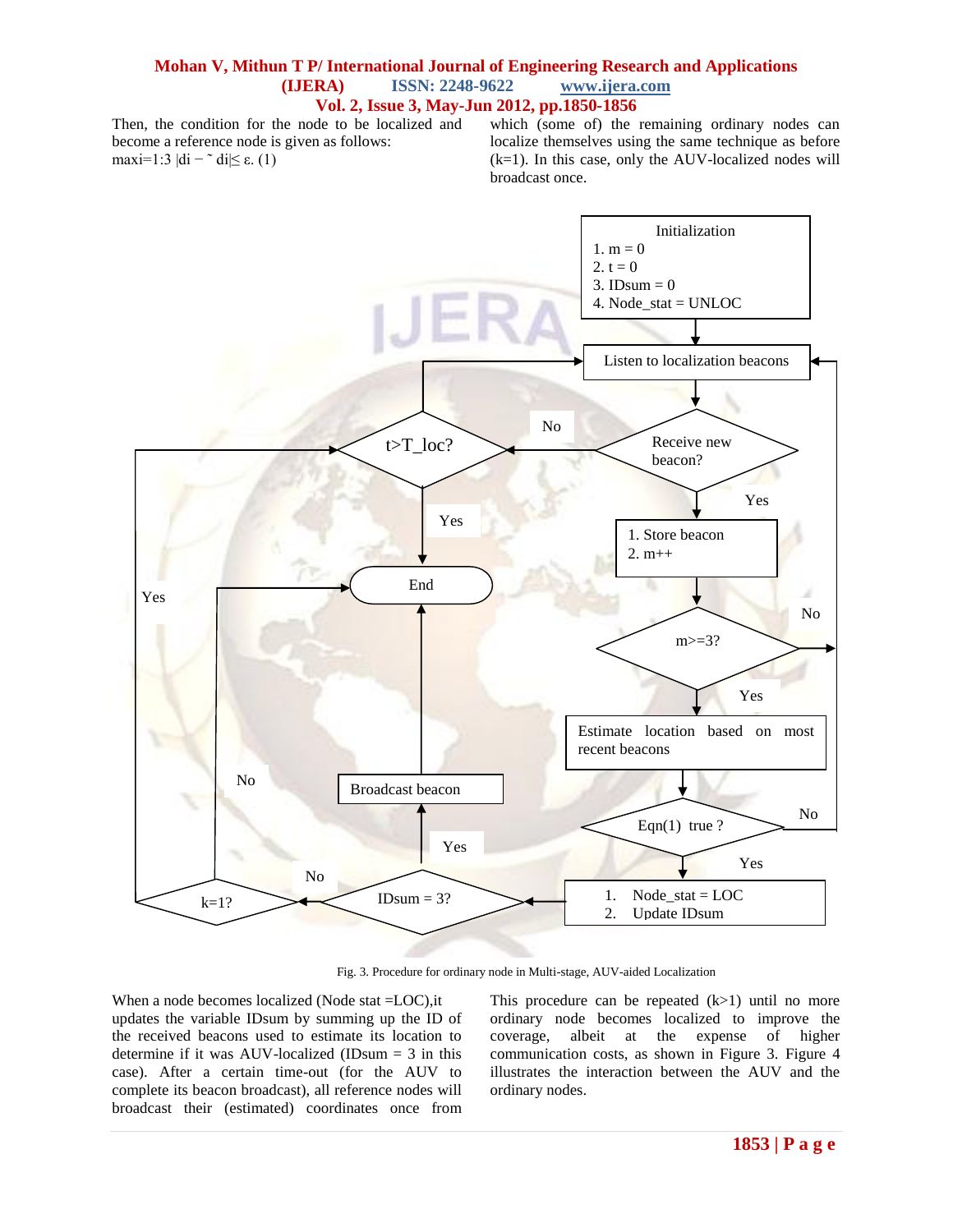

Fig4:Interaction between the AUV and sensor nodes.

#### **IV. SIMULATION RESULTS**

We validate our proposed localization scheme using the Microsoft Visual Studio simulator [5]. We deploy between 100 to 200 ordinary nodes (in increments of 10) randomly in a  $1000m \times 1000m \times 100m$  water volume, and we assume that they remain in a fixed position throughout the simulation duration. The AUV traverses the UWSN at a constant depth and constant speed (5m/s), following its sinusoidal path within a relative small error (up to 5m) in the Y direction due to underwater current. The communication range for the AUV and nodes varies between 50m to 300m. We use CSMA as the medium access control protocol and model the acoustic channel according to [9].We evaluate and compare the performance of our proposed algorithm for  $k = 1$  and  $k > 1$  according to three criterion: i) coverage, described as the ratio of the localized nodes to the total number of nodes; ii) localization error, described as the average Euclidean distance between the estimated and real location of each node; and iii) communication costs, described as the total number of messages sent by the nodes, excluding the messages sent by the AUV. The energy consumption to localize a UWSN is directly linked with the total number of beacons sent by the nodes. The UWSN simulator and the coverage analysis of UWSN localization is shown in Figure 5 and Figure 6.

Fig5:Simulator Interface for UWSN localization.



Fig6:Coverage Analysis of UWSN localization. A. Coverage

In Figure 7 and 8, we compare the coverage achieved for  $k = 1$  and  $k > 1$ . As expected, the coverage for  $k > 1$  is clearly higher than  $k = 1$ , with a gain of up to 30%. However, the achievable coverage is still quite low (up to 70%) with a short communication range (50m). At a higher communication range of 210m, the coverage remains over 90% regardless of the network size, and the difference in performance between  $k = 1$  and  $k > 1$ becomes marginal. This is due to the fact that the AUV and the first set of reference nodes can localize almost the entire UWSN with acoustic range of 300m and thus, extending the multi-stage to  $k$  1 does not increase the performance as significantly as with smaller communication ranges.

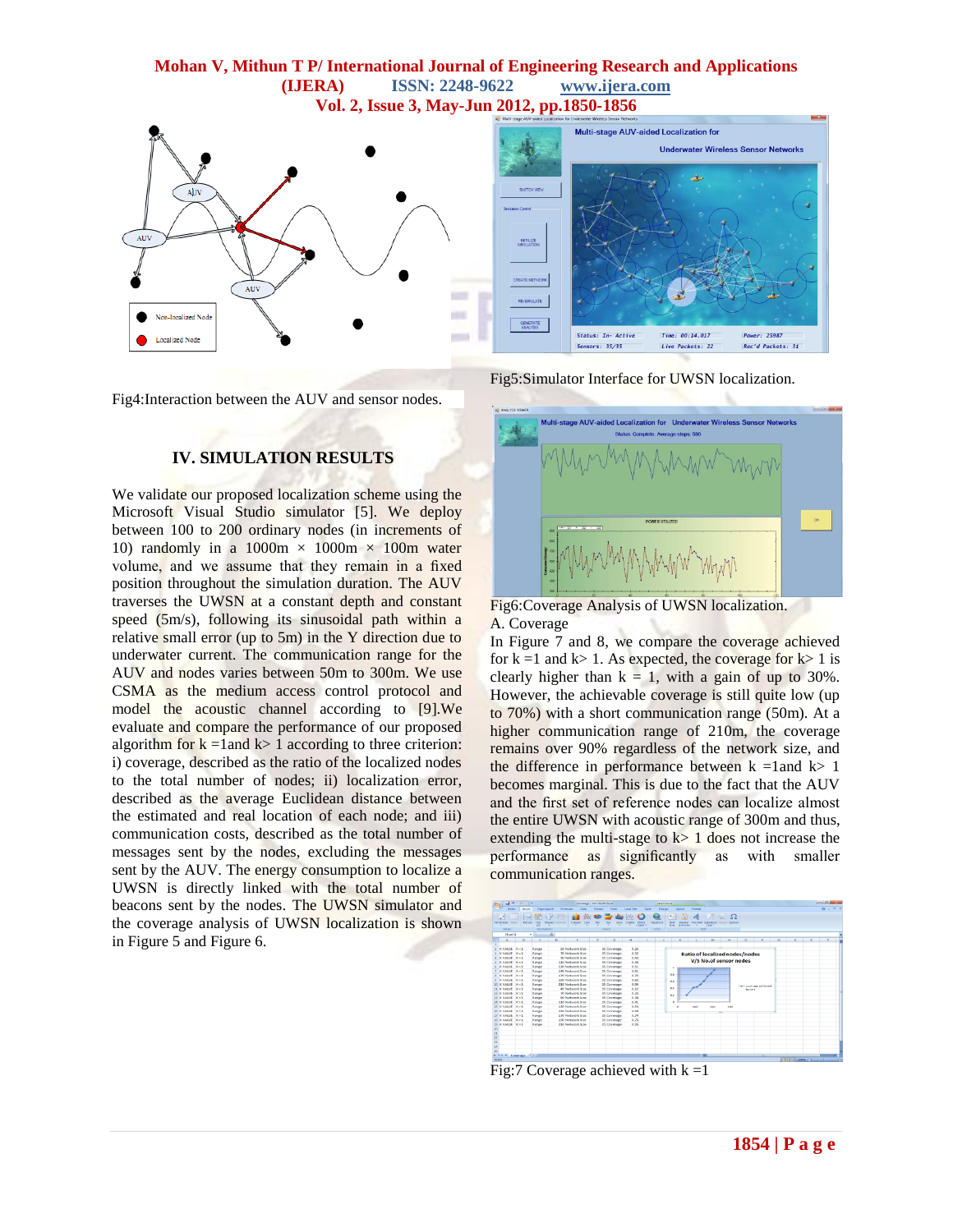|                          | $19 - (4)$     |                     |                    | Coverage - Microsoft Excel                |                  |                            |                  |                     | Chart Tools  |                                    |                 |                                 |                         |     |            |                                 |  |  |         |
|--------------------------|----------------|---------------------|--------------------|-------------------------------------------|------------------|----------------------------|------------------|---------------------|--------------|------------------------------------|-----------------|---------------------------------|-------------------------|-----|------------|---------------------------------|--|--|---------|
| Home                     | <b>Drivert</b> | <b>Page Layout</b>  |                    | Farnulat<br><b>Dafa</b>                   | <b>Durations</b> | <b>User</b>                | <b>Good Test</b> | Tana                | Design       | Layout                             | Format          |                                 |                         |     |            |                                 |  |  | $8 - 5$ |
|                          |                |                     |                    |                                           |                  |                            |                  |                     |              |                                    |                 |                                 | $\blacksquare$ $\Omega$ |     |            |                                 |  |  |         |
| district Table           | Pirture        | Cie                 | Shaees<br>Separate | Calvers                                   |                  | <b>Area</b>                | <b>Seattles</b>  | CRNer               | Huseting     | Test                               |                 | WordArt Signature Object Symbol |                         |     |            |                                 |  |  |         |
|                          |                | a.                  |                    |                                           |                  |                            |                  | Charts <sup>*</sup> |              | <b>Rev</b>                         | <b>A Foster</b> | <b>Line</b>                     |                         |     |            |                                 |  |  |         |
| Tables                   |                | <b>Husballisers</b> |                    |                                           |                  | <b>Charls</b>              |                  | G.                  | <b>Links</b> |                                    |                 | Text                            |                         |     |            |                                 |  |  |         |
| Chart 10                 |                | $\cdot$ (n.         | f.                 |                                           |                  |                            |                  |                     |              |                                    |                 |                                 |                         |     |            |                                 |  |  |         |
| A                        |                |                     | b                  |                                           |                  |                            |                  |                     |              |                                    |                 |                                 |                         | ۵   |            | $\Omega$                        |  |  |         |
|                          |                |                     |                    |                                           |                  |                            |                  |                     |              |                                    |                 |                                 |                         |     |            |                                 |  |  |         |
| KVALUE K-1               |                | Range               |                    | 50 Network Size                           |                  | 35 Coverage                | 0.25             |                     |              |                                    |                 |                                 |                         |     |            |                                 |  |  |         |
| KVALUE K=1               |                | Ranze<br>Range      |                    | 70 Network Size<br><b>90 Network Size</b> |                  | 35 Coverage<br>35 Coverage | 0.32<br>0.42     |                     |              |                                    |                 |                                 |                         |     |            |                                 |  |  |         |
| KVALUE K=1<br>KVALUE K=1 |                | Range               |                    | 110 Network Size                          |                  | 35 Coverage                | 0.44             |                     |              | Ratio of localized nodes/nodes V/S |                 |                                 |                         |     |            |                                 |  |  |         |
| KVALUE K=1               |                | Range               |                    | 130 Network Size                          |                  | 35 Coverage                | 0.51             |                     |              | NO. of sensor nodes                |                 |                                 |                         |     |            |                                 |  |  |         |
| KVALUE K=1               |                | Range               |                    | 149 Network Size                          |                  | 35 Coverage                | 0.61             |                     |              |                                    |                 |                                 |                         |     |            |                                 |  |  |         |
| KVALUE K=1               |                | Range               |                    | 170 Network Size                          |                  | 35 Coverage                | 0.75             |                     |              |                                    |                 |                                 |                         |     |            |                                 |  |  |         |
| KVALUE K=1               |                | Range               |                    | 190 Network Size                          |                  | 35 Coverage                | 0.83             |                     |              | 0.8                                |                 |                                 |                         |     |            |                                 |  |  |         |
| KVALUE K=1               |                | Range               |                    | 210 Network Size                          |                  | 35 Coverage                | 0.94             |                     |              |                                    |                 |                                 |                         |     |            |                                 |  |  |         |
| <b>EVALUE E&gt;1</b>     |                | Range               |                    | 49 Network Size                           |                  | 25 Coverage                | 0.12             |                     |              | 0.6                                |                 |                                 |                         |     |            |                                 |  |  |         |
| KVALUE K>1               |                | Flampe              |                    | 70 Network Size                           |                  | 35 Coverage                | 0.25             |                     |              | 0.4                                |                 |                                 |                         |     |            | <b>He-Coverage schieved for</b> |  |  |         |
| KVALUE K>1               |                | Range               |                    | 89 Network Size                           |                  | 35 Coverage                | 0.38             |                     |              |                                    |                 |                                 |                         |     | <b>KY1</b> |                                 |  |  |         |
| KVALUE K>1               |                | Range               |                    | 110 Network Size                          |                  | 35 Coverage                | 0.41             |                     |              | 0.2                                |                 |                                 |                         |     |            |                                 |  |  |         |
| <b>KVALUE K&gt;1</b>     |                | Range               |                    | 130 Network Size                          |                  | 25 Coverage                | 0.52             |                     |              | $\circ$                            |                 |                                 |                         |     |            |                                 |  |  |         |
| KVALUE K>1               |                | Flamino             |                    | 150 Network Size                          |                  | 35 Coverage                | 0.69             |                     |              | $\circ$                            | 10              | 100<br>150                      | 200                     | 250 |            |                                 |  |  |         |
| KVALUE K>1               |                | Range               |                    | 170 Network Size                          |                  | 35 Coverage                | 0.74             |                     |              |                                    |                 |                                 |                         |     |            |                                 |  |  |         |
| KVALUE K>1               |                | Range               |                    | 190 Network Size                          |                  | 35 Coverage                | 0.73             |                     |              |                                    |                 |                                 |                         |     |            |                                 |  |  |         |
| <b>KVALUE K&gt;1</b>     |                | Range               |                    | 210 Notwork Size                          |                  | 35 Coverage                | 0.95             |                     |              |                                    |                 |                                 |                         |     |            |                                 |  |  |         |
|                          |                |                     |                    |                                           |                  |                            |                  |                     |              |                                    |                 |                                 |                         |     |            |                                 |  |  |         |
|                          |                |                     |                    |                                           |                  |                            |                  |                     |              |                                    |                 |                                 |                         |     |            |                                 |  |  |         |
|                          |                |                     |                    |                                           |                  |                            |                  |                     |              |                                    |                 |                                 |                         |     |            |                                 |  |  |         |
|                          |                |                     |                    |                                           |                  |                            |                  |                     |              |                                    |                 |                                 |                         |     |            |                                 |  |  |         |
|                          |                |                     |                    |                                           |                  |                            |                  |                     |              |                                    |                 |                                 |                         |     |            |                                 |  |  |         |
|                          | + H Coverage   |                     |                    |                                           |                  |                            |                  |                     |              |                                    |                 | Ħ                               |                         |     |            |                                 |  |  |         |

Fig8: Coverage achieved with  $k>1$ 

#### B. Localization Accuracy

We show the mean localization error in the estimated positions of the localized nodes for  $k = 1$  and  $k > 1$  in

Figure 9 ans 10. For  $k = 1$ , we can observe that, regardless of the communication range, the mean error in the nodes' position is approximately 6-7 meters. This is expected because all the localized nodes get their coordinates from the AUV (with a maximum position deviation of 5m) or from nodes that were localized using the AUV positions (which contributes cumulatively to the position error).

For  $k$  1, the mean localization error increases considerably especially for the lower acoustic range of 50m and 130m. This is due to the fact that the AUV and the first stage of reference nodes do not provide sufficient coverage to localize all nodes. Hence, the remaining ordinary nodes will use coordinates from other reference nodes and once their position is estimated, they will help to localize other nodes by broadcasting their coordinates, which will propagate the location error.

|                                        | 19.001           |                                            |                        | LocalizationAccuracy - Microsoft Excel |                                 |                                  | Chart Tools       |  |              |                                                             |  |   |     |                          |                        | <b>Incident</b>                |           |  |  |  |
|----------------------------------------|------------------|--------------------------------------------|------------------------|----------------------------------------|---------------------------------|----------------------------------|-------------------|--|--------------|-------------------------------------------------------------|--|---|-----|--------------------------|------------------------|--------------------------------|-----------|--|--|--|
| Home                                   | <b>Droit (1)</b> | <b>Page Layout</b>                         |                        | Farnulat<br><b>Data</b>                | Review                          | <b>Load Test</b><br>View<br>Team | Detiton<br>Layout |  | Format       |                                                             |  |   |     |                          |                        |                                | $M = 7.3$ |  |  |  |
| Channel<br>Chart Type Template<br>Type | Save As          | 动<br><b>Section</b><br>Analy Tures<br>Date | 屋<br>Seburt<br>Data    | ÷.<br><b>Chart Leyruto</b>             |                                 |                                  |                   |  | Chart Styles |                                                             |  |   |     |                          |                        | 鱼<br>Meas<br>Chart<br>lacation |           |  |  |  |
| Chart 4                                |                  | $-64$                                      | f.                     |                                        |                                 |                                  |                   |  |              |                                                             |  |   |     |                          |                        |                                |           |  |  |  |
| A.                                     |                  |                                            | $\Omega$               |                                        |                                 |                                  |                   |  |              |                                                             |  | M |     |                          |                        | $\alpha$                       |           |  |  |  |
|                                        |                  |                                            |                        |                                        |                                 |                                  |                   |  |              |                                                             |  |   |     |                          |                        |                                |           |  |  |  |
| KVALUE K=1                             |                  | Ranze                                      | 50 Network Size        |                                        | <b>15 Localization Accuracy</b> |                                  | 10                |  |              |                                                             |  |   |     |                          |                        |                                |           |  |  |  |
| KVALUE K=1                             |                  | Range                                      | <b>20 Network Size</b> |                                        | <b>35 Localization Accuracy</b> |                                  | 4.285714286       |  |              |                                                             |  |   |     |                          |                        |                                |           |  |  |  |
| KVALUE K=1                             |                  | Range                                      | 50 Network Size        |                                        | <b>35 Localization Accuracy</b> |                                  | 1,11111111        |  |              |                                                             |  |   |     |                          |                        |                                |           |  |  |  |
| KVALIE K=1                             |                  | Range                                      |                        | 130 Network Size                       |                                 | 35 Localization Accuracy         | 3.777777777       |  |              | Mean error in nodes position (m)<br>V/S NO. of sensor nodes |  |   |     |                          |                        |                                |           |  |  |  |
| 6 KVALUE K=1                           |                  | Range                                      |                        | 130 Network Size                       |                                 | 35 Localization Accuracy         | 2.307092308       |  |              |                                                             |  |   |     |                          |                        |                                |           |  |  |  |
| KVALUE K=1                             |                  | Range                                      |                        | 149 Network Size                       |                                 | <b>35 Localization Accuracy</b>  | 2.694563758       |  |              | 12                                                          |  |   |     |                          |                        |                                |           |  |  |  |
| KVALUE K=1                             |                  | Flampe                                     |                        | 170 Network Size                       |                                 | <b>15 Localization Accuracy</b>  | 2.941176471       |  |              |                                                             |  |   |     |                          |                        |                                |           |  |  |  |
| <b>K VALUE</b>                         | <b>Kall</b>      | Range                                      |                        | 150 Network Size                       | 35 Localization Accuracy        |                                  | 2.105263158       |  | 10           |                                                             |  |   |     |                          |                        |                                |           |  |  |  |
| 10 K VALUE                             | $K = 1$          | Range                                      |                        | <b>210 Network Size</b>                |                                 | 35 Localization Accuracy         | 2.857142857       |  | ٠            |                                                             |  |   |     |                          |                        |                                |           |  |  |  |
| <b>11 K VALUE</b>                      | K > 1            | Range                                      |                        | 49 Notwork Size                        |                                 | 35 Localization Accuracy         | 21.42857143       |  | ×            |                                                             |  |   |     |                          |                        |                                |           |  |  |  |
| 12 K VALUE                             | K > 1            | Range                                      |                        | <b>20 Network Size</b>                 | <b>15 Localization Accuracy</b> |                                  | 2.5               |  |              |                                                             |  |   |     | -+-Localization accuracy |                        |                                |           |  |  |  |
| 13 K VALUE                             | K > 1            | Range                                      |                        | <b><i>BR Natural Site</i></b>          |                                 | 35 Localization Accuracy         | 11.79775281       |  | ٠            |                                                             |  |   |     | for Kr1                  |                        |                                |           |  |  |  |
| <b>14 K VALUE</b>                      | K > 1            | Range                                      |                        | 110 Natural Size                       |                                 | 35 Localization Accuracy         | 14.31818182       |  | ź            |                                                             |  |   |     |                          |                        |                                |           |  |  |  |
| <b>15 K VALUE</b>                      | K > 1            | Range                                      |                        | 130 Network Size                       |                                 | 35 Localization Accuracy         | 12.11538462       |  | ۸            |                                                             |  |   |     |                          |                        |                                |           |  |  |  |
| 16 K VALUE                             | K > 1            | Range                                      |                        | 150 Network Size                       |                                 | <b>35 Localization Accuracy</b>  | 3.73333333        |  |              |                                                             |  |   |     |                          |                        |                                |           |  |  |  |
| 17 K VALUE                             | K > 1            | Ranze                                      |                        | 170 Network Size                       |                                 | 35 Localization Accuracy         |                   |  |              |                                                             |  |   | 250 |                          |                        |                                |           |  |  |  |
| 18 K VALUE                             | K > 1            | Range                                      |                        | 190 Network Size                       |                                 | <b>35 Localization Accuracy</b>  | 3.131578547       |  |              |                                                             |  |   |     |                          |                        |                                |           |  |  |  |
| 19 KVALUE K>1                          |                  | Range                                      |                        | 230 Network Size                       |                                 | <b>35 Localization Accuracy</b>  | 1,11111111        |  |              |                                                             |  |   |     |                          |                        |                                |           |  |  |  |
|                                        |                  |                                            |                        |                                        |                                 |                                  |                   |  |              |                                                             |  |   |     |                          |                        |                                |           |  |  |  |
|                                        |                  |                                            |                        |                                        |                                 |                                  |                   |  |              |                                                             |  |   |     |                          |                        |                                |           |  |  |  |
|                                        |                  |                                            |                        |                                        |                                 |                                  |                   |  |              |                                                             |  |   |     |                          |                        |                                |           |  |  |  |
|                                        |                  |                                            |                        |                                        |                                 |                                  |                   |  |              |                                                             |  |   |     |                          |                        |                                |           |  |  |  |
|                                        |                  |                                            |                        |                                        |                                 |                                  |                   |  |              |                                                             |  |   |     |                          |                        |                                |           |  |  |  |
|                                        |                  |                                            |                        |                                        |                                 |                                  |                   |  |              |                                                             |  |   |     |                          |                        |                                |           |  |  |  |
| $+ + +$                                |                  | * LocalizationAccuracy / 23 /              |                        |                                        |                                 |                                  |                   |  | 141          |                                                             |  |   |     |                          |                        |                                |           |  |  |  |
| Ready                                  |                  |                                            |                        |                                        |                                 |                                  |                   |  |              |                                                             |  |   |     |                          | <b>FIRST STORE (9)</b> | a pa                           |           |  |  |  |

Fig:9 Localization accuracy and  $k = 1$ .



Fig:10 Localization accuracy and  $k>1$ 

#### C. Communication Costs

The third measure of our simulations is the communication costs, whose results are represented in Figure 11 and 12. These results are directly related to the coverage performances because of the fact that a node will not broadcast any beacon as long as

it has not been localized. The communication costs increase linearly as we increase the total number of nodes in our UWSN. This linearity is explained by the fact that each sensor node is limited to broadcast only one beacon once localized and because the coverage ratio stays stable while increasing the total number of nodes. Finally, if the augmentation of the

costs between  $k = 1$  and  $k > 1$  for 50m and 130m ranges results in higher coverage, in the case of a 300m range, the wastage of energy with  $k$  1 is less justifiable as the gain in coverage is less insignificant.



Fig11: Communication costs with  $k = 1$ .



Fig12: Communication costs with  $k > 1$